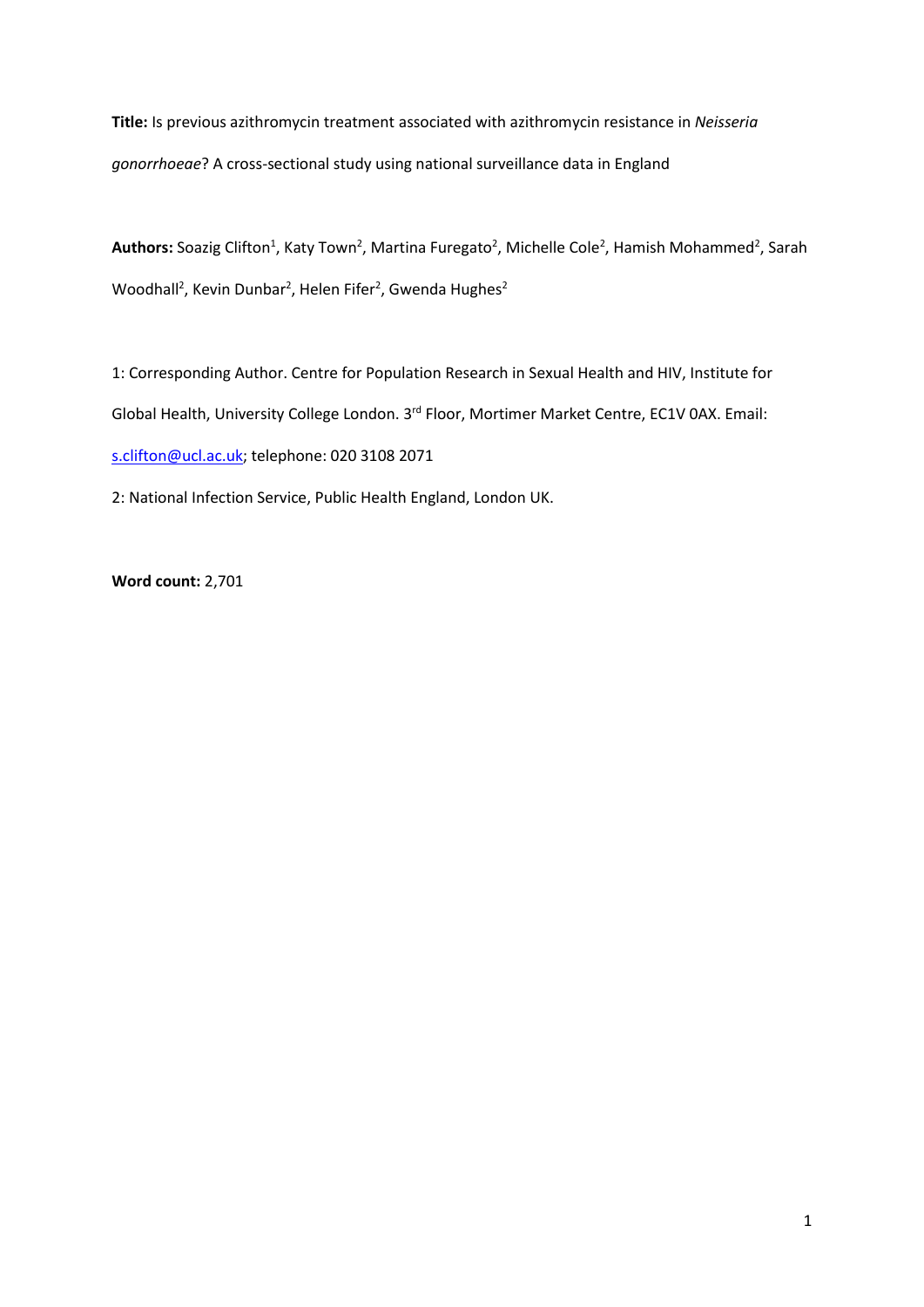#### **Abstract:**

*Objectives:* It has been suggested that treatment of STIs with azithromycin may facilitate development of azithromycin resistance in *Neisseria gonorrhoeae* (NG) by exposing the organism to sub-optimal doses. We investigated whether treatment history for non-rectal *Chlamydia trachomatis* (CT), non-gonococcal urethritis (NGU) or NG (as proxies for azithromycin exposure) in sexual health (GUM) services was associated with susceptibility of NG to azithromycin.

*Methods:* Azithromycin susceptibility data from the Gonococcal Resistance to Antimicrobials Surveillance Programme (GRASP 2013-15, n=4606) and additional high-level azithromycin resistant isolates (HL-AziR) identified by the Public Health England reference laboratory (2013-2016, n=54) were matched to electronic patient records in the national GUMCAD STI surveillance dataset (2012- 2016). Descriptive and regression analyses were conducted to examine associations between history of previous CT/NGU/NG and subsequent susceptibility of NG to azithromycin.

*Results:* Modal azithromycin Minimum Inhibitory Concentration (MIC) was 0.25 mg/L (1 dilution below the resistance breakpoint) in those with and without history of previous CT/NGU/NG (previous 1 month/6 months). There were no differences in MIC distribution by experience of CT/NGU/NG in the previous 6 months (CT/NGU: p=0.98; NG: p=0.81), nor in the odds of having an elevated azithromycin MIC (>0.25 mg/L) (Adjusted Odds Ratio for CT/NGU 0.97 (95% CI 0.76-1.25); AOR for NG 0.82 (95% CI: 0.65-1.04)) compared to those with no CT/NGU/NG in the previous 6 months. Among patients with HL-AziR NG, 3 (4%) were treated for CT/NGU and 2 (3%) for NG in the previous 6 months, compared with 6% and 8% respectively for all GRASP patients.

*Conclusions:* We found no evidence of an association between previous azithromycin treatment in GUM services and subsequent presentation with an azithromycin-resistant strain. As many CT

2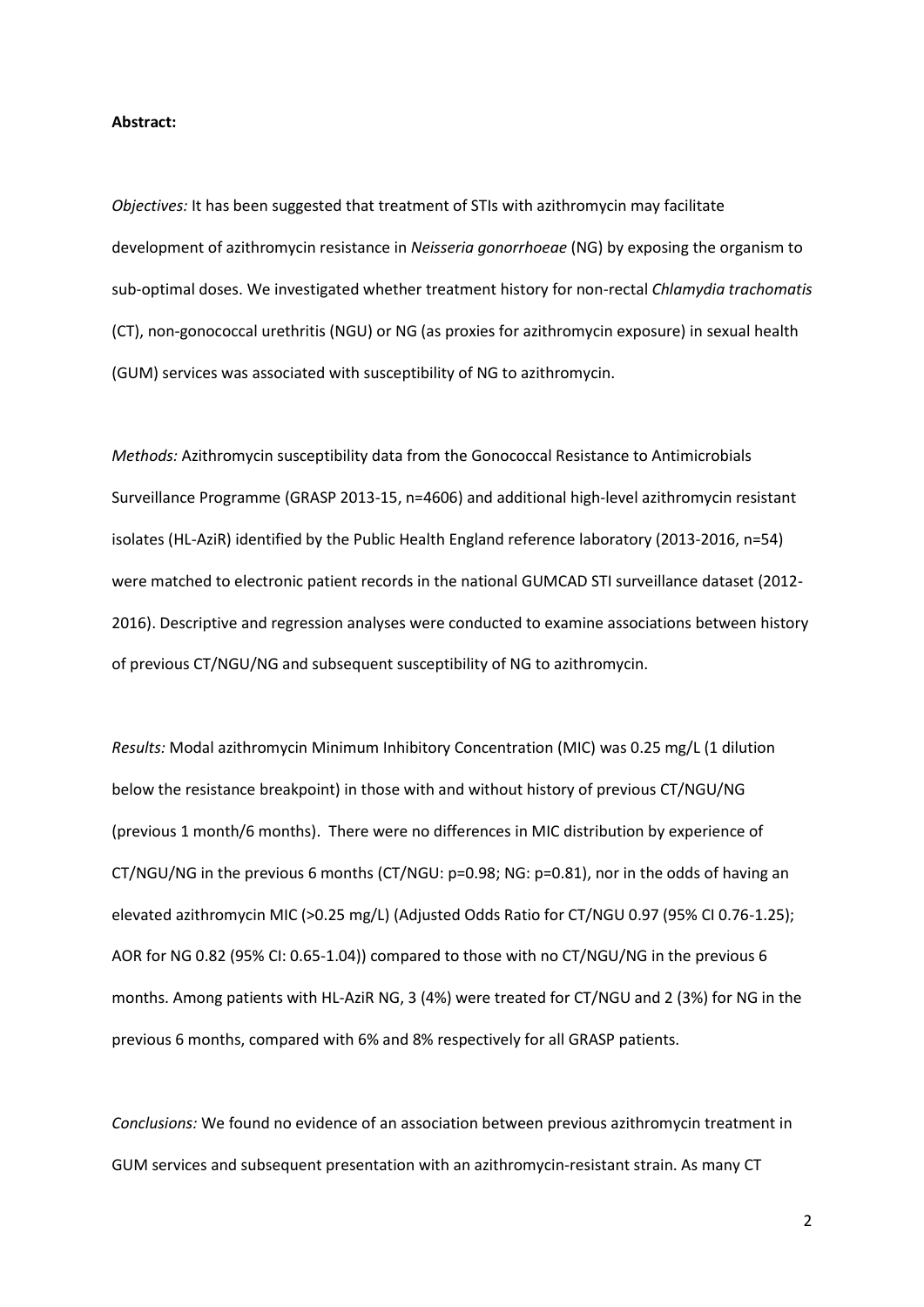diagnoses occur in non-GUM settings, further research is needed to determine whether azithromycin resistant NG is associated with azithromycin exposure in other settings and for other conditions.

# **Key Messages**

- 1. There was no evidence that previous treatment with azithromycin in GUM services was associated with subsequent presentation with an azithromycin-resistant strain of *Neisseria gonorrhoeae* (NG).
- 2. Azithromycin treatment for STIs in GUM is unlikely to be a major driver for azithromycin resistance in NG.
- 3. Further research should explore whether azithromycin exposure in other settings and for other conditions facilitates azithromycin resistance in NG.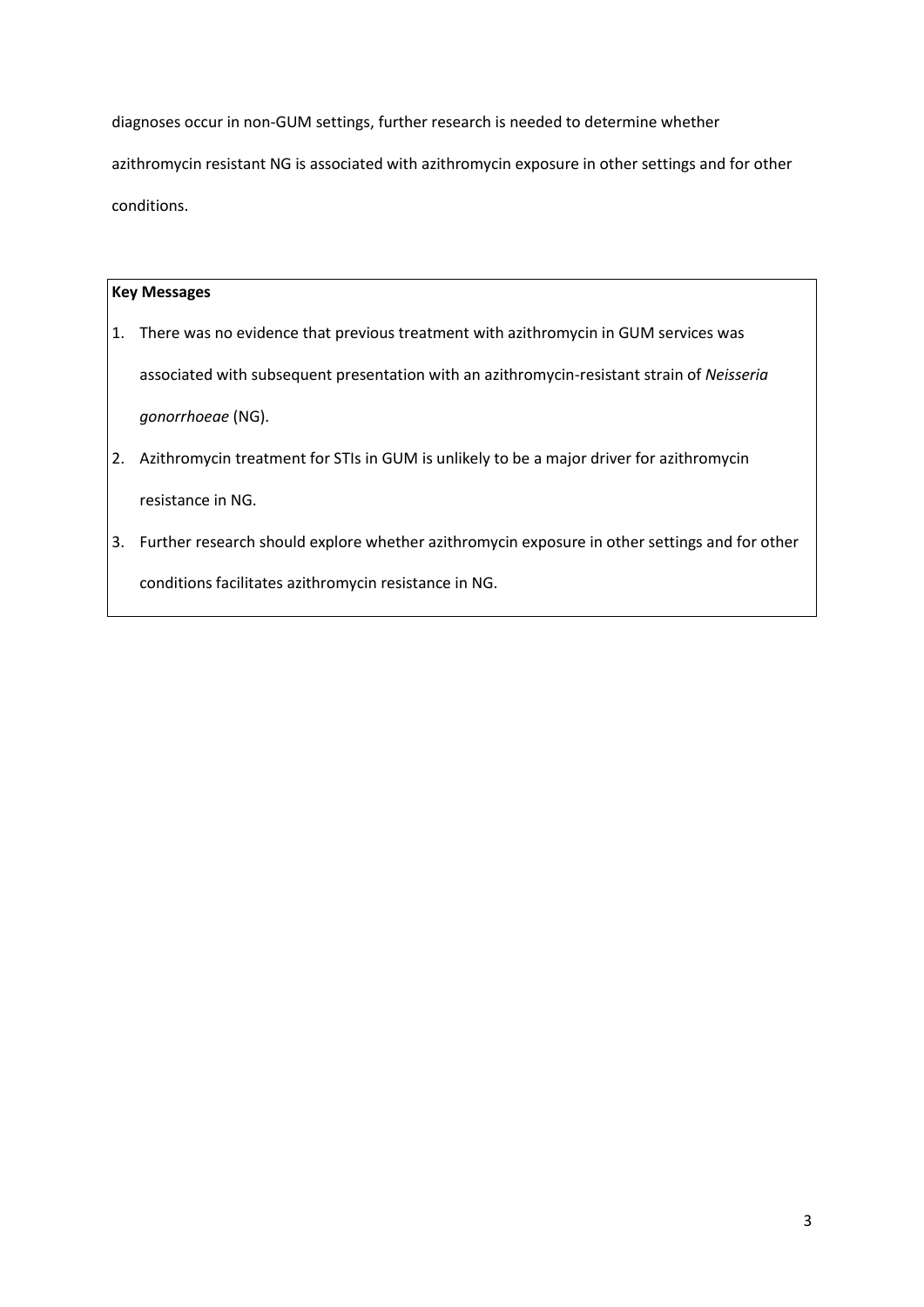#### **INTRODUCTION**

Recommended first-line treatment for *Neisseria gonorrhoeae* (NG) in the UK is with 500 mg intramuscularly-injectable ceftriaxone plus 1 g oral azithromycin; this dual therapy approach aims to effectively treat patients while preventing the emergence of resistance to ceftriaxone[1]. Increasing prevalence of azithromycin resistance in NG, including high-level resistance, raises questions about the effectiveness of dual therapy in meeting this aim[2–5]. Given evidence that NG is becoming less susceptible to ceftriaxone over time and that there are few new antimicrobial agents in the pipeline, the prospect of untreatable gonorrhoea has become a major public health concern[5–8].

Azithromycin has a long half-life[9] and repeat infection with bacterial STIs is common[10], therefore it is plausible that treatment of NG and other STIs with azithromycin may facilitate the development of resistance by exposing NG to sub-therapeutic levels. Indeed, recent analysis of data from attendees at a sexual health clinic in Amsterdam found some evidence of a linear association between azithromycin MICs in NG and number of days since previous azithromycin treatment[11]. We investigated whether treatment for chlamydia (CT), non-gonococcal urethritis (NGU), or NG in GUM, as proxies for azithromycin exposure, was associated with subsequent NG azithromycin susceptibility using data from the Gonococcal Resistance to Antimicrobials Surveillance Programme (GRASP), surveillance of high-level azithromycin-resistant NG, and the GUMCAD STI Surveillance System in England.

We hypothesised mechanisms by which treatment for STIs with azithromycin could lead to decreased azithromycin susceptibility in NG (panel 1). Firstly, treatment for CT may occur while concurrent NG infection goes undetected (hypothesis 1a), or a patient could be infected with NG shortly after receiving treatment for CT or NGU (hypothesis 1b), both of which could exert selection pressure for azithromycin resistance, which may then go undetected due to lack of follow up for test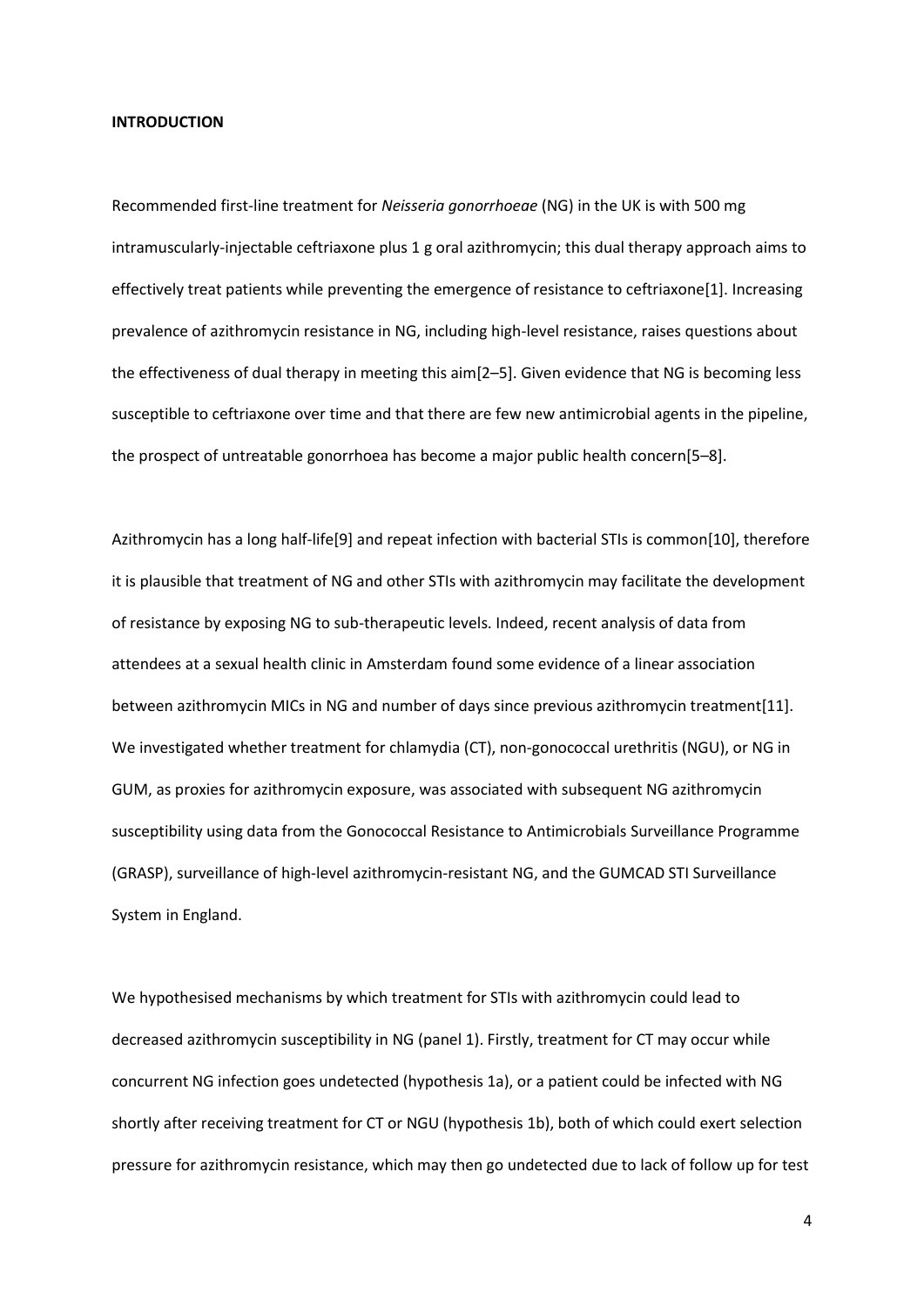of cure. Secondly, a patient could be treated for NG but reinfected while sub-therapeutic levels of azithromycin are present (hypothesis 2a), or unsuccessfully treated for NG with azithromycin monotherapy (hypothesis 2b), again exerting selection pressure for resistance.

# *{Panel 1 submitted as a separate high resolution image}*

# **METHODS**

## **Data sources**

A detailed description of the GRASP methodology has been published elsewhere[2]. Briefly, isolates from individuals with gonorrhoea attending 25 sentinel specialist sexual health clinics in England during a three month period each summer 2013-15 were cultured and submitted to Public Health England (PHE) for susceptibility testing. An agar dilution method was used to determine minimum inhibitory concentrations (MICs) for azithromycin. All patients diagnosed with gonorrhoea during this period were eligible for inclusion, however approximately half of episodes do not have susceptibility data due to culture not being attempted or successful[12]. Deterministic matching was used to link susceptibility data to national electronic STI surveillance data (GUMCAD) on previous attendances at that clinic (2012-2015)[13], using patients' clinic-specific ID numbers.

The GRASP 2013-15 data included 8 high-level azithromycin resistant (HL-aziR) isolates. An additional 54 HL-aziR isolates referred to the National Reference Laboratory at PHE between 2013 and September 2016 were matched to GUMCAD (2012-2016) and included in analyses of HL-aziR isolates.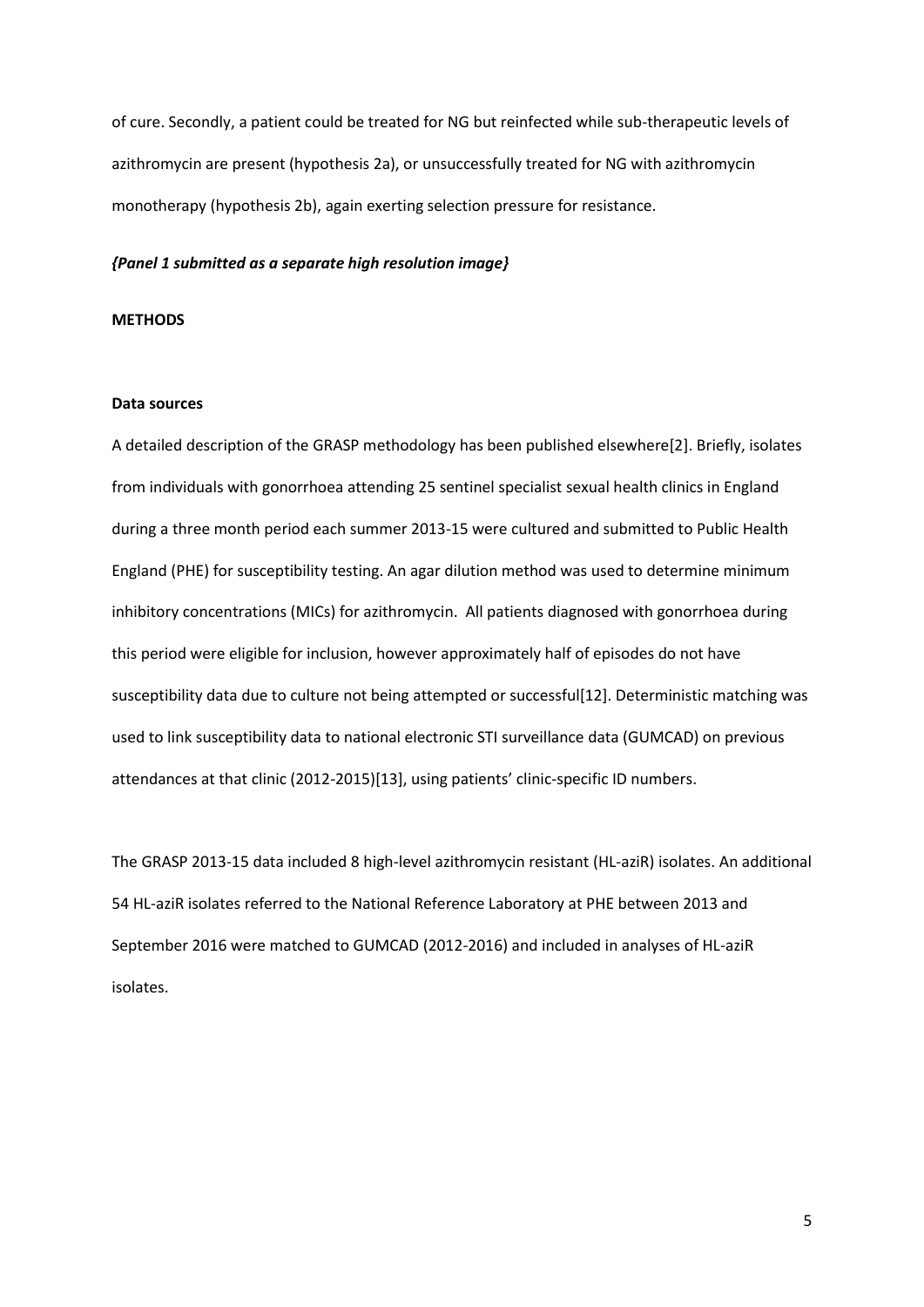#### **DST Medium**

The Diagnostic Sensitivity Test (DST) medium used for susceptibility testing for GRASP isolates was changed in 2015, whereupon MICs for azithromycin increased[2]. An internal validation study comparing the new and old media indicated that the old medium underestimated azithromycin MICs in recent years by approximately one dilution. Azithromycin MIC data for 2013 and 2014 (the years in which the problems with growth on the old medium were seen) were therefore adjusted upwards by a factor of one dilution to enable more accurate description of trends over time.

### **Definition of exposures and outcomes**

To identify any differences in susceptibility, not just those resulting in clinically-relevant resistance, the outcomes of interest were modal and mean azithromycin MIC and a binary variable indicating elevated azithromycin MIC (>0.25 mg/L). Exposure variables were attendance with CT, NGU, or NG in the previous 6 months (binary variable), time since previous attendance with CT, NGU, or NG (categorical variable: <1 month, 1-<6 months, ≥6 months/never), and days since CT, NGU, or NG diagnosis (continuous variable). This range of exposures was chosen as, according to our hypotheses, we might expect associations with very recent treatment with azithromycin, yet it is also plausible that an asymptomatic azithromycin-resistant infection could remain undetected for some time. Although NG is likely to spontaneously resolve within weeks or months, the maximum duration of infection is unclear[14]. We have assumed that an infection would not remain undetected for more than 6 months, and therefore grouped infections diagnosed >6 months previously with never.

GUMCAD does not capture information on prescribing, therefore diagnosis with CT, NGU, or NG was used as a proxy for azithromycin treatment. In all analyses, previous rectal CT was excluded as treatment guidelines recommend treatment with doxycycline rather than azithromycin, and this is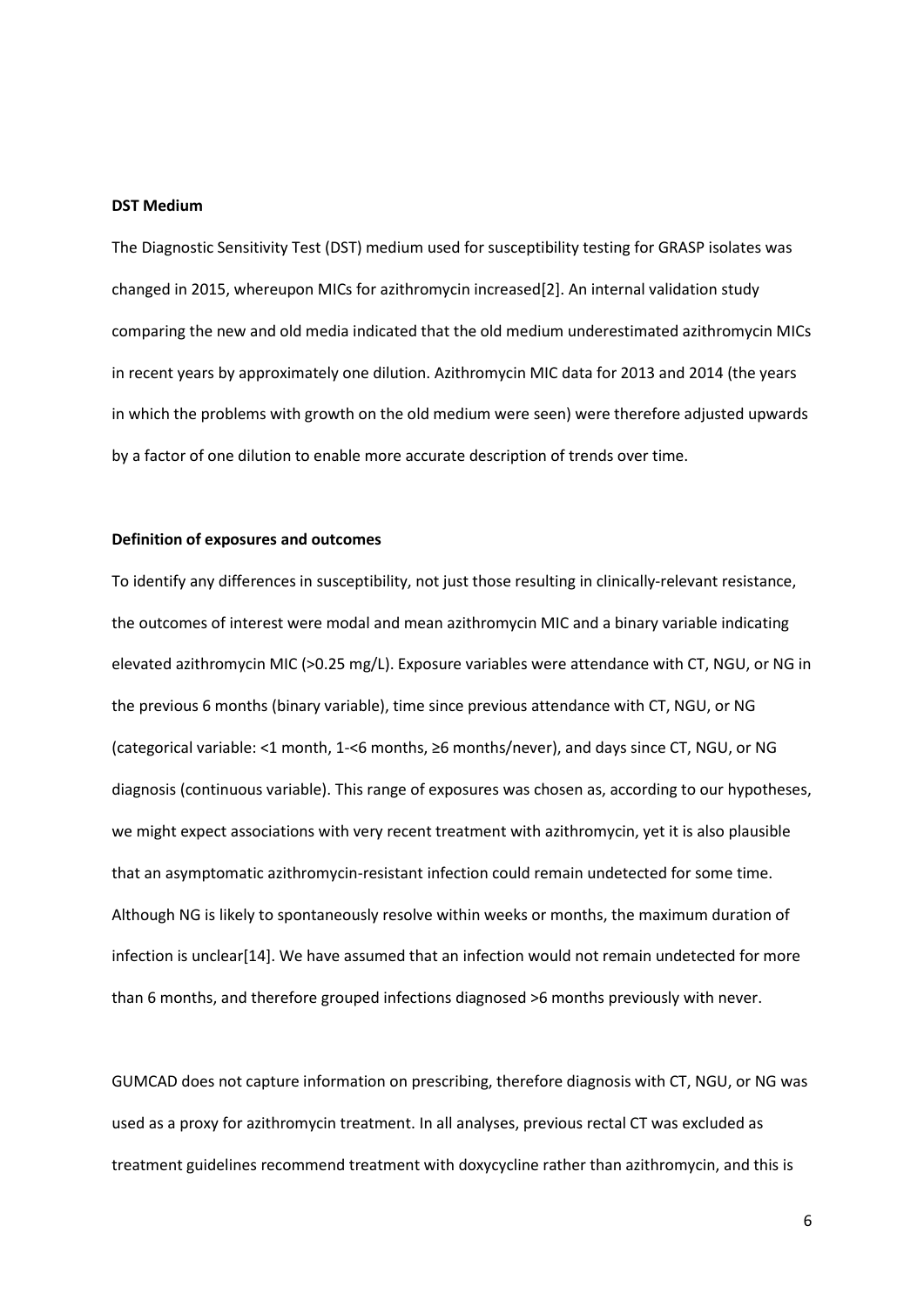thought to reflect clinical practice for some time before the change to treatment guidelines in 2015[15]. Those attending as partners of chlamydia contacts were assumed to have been given epidemiological treatment with azithromycin and were therefore included as 'previous chlamydia'. Previous NGU was combined with previous CT, given the small numbers with NGU and similar hypothesised mechanisms. As NGU is not always treated with azithromycin[16], sensitivity analyses were also performed using previous CT only. Previous CT/NGU were analysed separately to NG due to the different hypothesised pathways by which resistance could arise. All hypotheses rely on NG being undetected and untreated between the previous CT/NGU/NG attendance and the GRASP NG episode, therefore we used GUMCAD records to exclude any previous attendances which had been followed by a negative NG test more than 20 days after the most recent CT/NGU/NG episode. Tests of cure within 20 days were not counted as hypotheses 1b) and 2b) propose reinfection shortly after treatment as a mechanism for the development of resistance. The half-life of azithromycin is 1-4 days in tissues, therefore azithromycin would be expected to have cleared from tissues in under 20 days following treatment[9].

#### **Descriptive and statistical analyses**

Descriptive analyses of MIC distribution in NG (histograms) by history of previous attendance with CT/NGU (hypotheses 1a and 1b) and NG (hypotheses 2a and 2b) were performed for all GRASP isolates. Due to the dispersed nature of MIC data, negative binomial regression was used to assess differences in azithromycin MIC distribution by history of CT/NG, with resulting Incidence Rate Ratios (IRRs) indicating the relative difference in predicted (mean) MIC compared with the reference category (previous episode >6 months ago or no previous episodes). Multivariable analyses were adjusted for year, age, and gender/sexual orientation (groupings: MSM, heterosexual men, all women). Crude and multivariable logistic regression were used to determine associations between previous attendances and elevated azithromycin MIC (>0.25 mg/L). Linear regression of azithromycin MIC (transformed on the natural logarithm scale due to over-dispersion and skewed distribution) by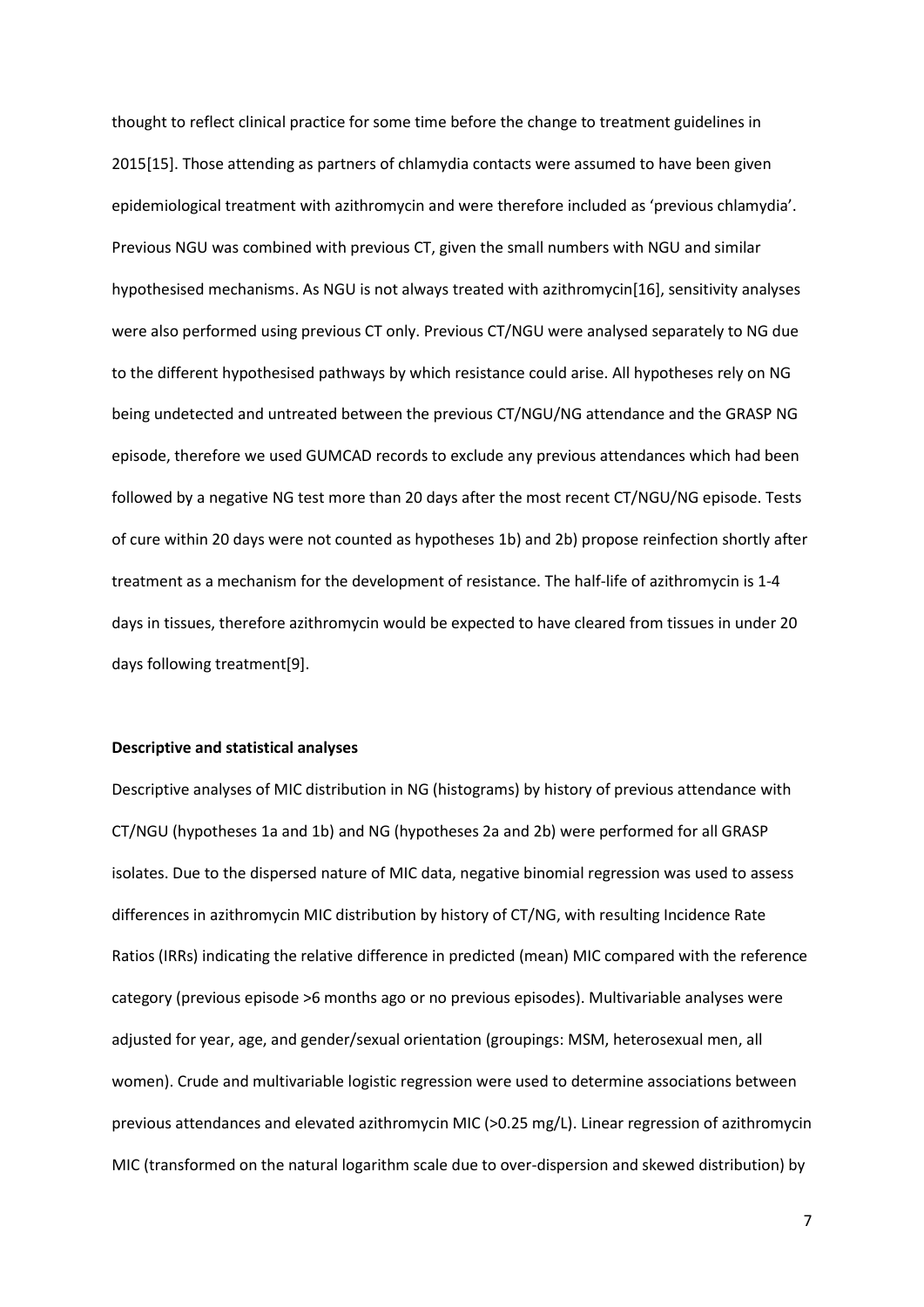days since previous CT/NGU or NG was performed to assess evidence of a time-dependent association with previous azithromycin treatment (previous month). Clustering of azithromycin resistance within clinics was accounted for in all regression analyses using generalised estimating equations under the assumption of an exchangeable correlation matrix[17]. Data for the 62 HL-AziR isolates were analysed descriptively due to the lack of a comparison group. Analyses were carried out using Stata version 13 (Stata Statistical Software: Release 13. College Station, Texas, USA: StataCorp, 2013).

### **Ethics and governance**

In its role providing infectious disease surveillance Public Health England has permission to handle data obtained by GRASP, GUMCAD, and the reference laboratory under Regulation 3 of the Health Service (Control of Patient Information) Regulations 2002.

#### **RESULTS**

Among the 4606 GRASP isolates, 6% (n=263) had attended that clinic in the previous 6 months with CT, 1% (n=49) with NGU, and 8% (n=369) with NG (appendix table 1). Modal azithromycin MIC was 0.25 mg/L (one dilution below the resistance breakpoint). This did not vary by treatment for CT/NGU or NG in the previous 6 months (appendix figure 1). Similarly, there was no evidence of a difference in predicted azithromycin MICs by experience of previous CT/NGU or NG in the previous 6 months (p-values 0.97 and 0.71 respectively, data not shown), and no differences by recency of previous CT/NGU or NG episode (p-values 0.98 and 0.85 respectively) in the negative binomial regression model adjusted for year, age, and gender/sexual orientation (table 1).

According to the logistic regression model, there was no evidence of an association between elevated azithromycin MIC (>0.25 mg/L) and treatment for CT/NGU (Adjusted Odds Ratio 0.97 [95%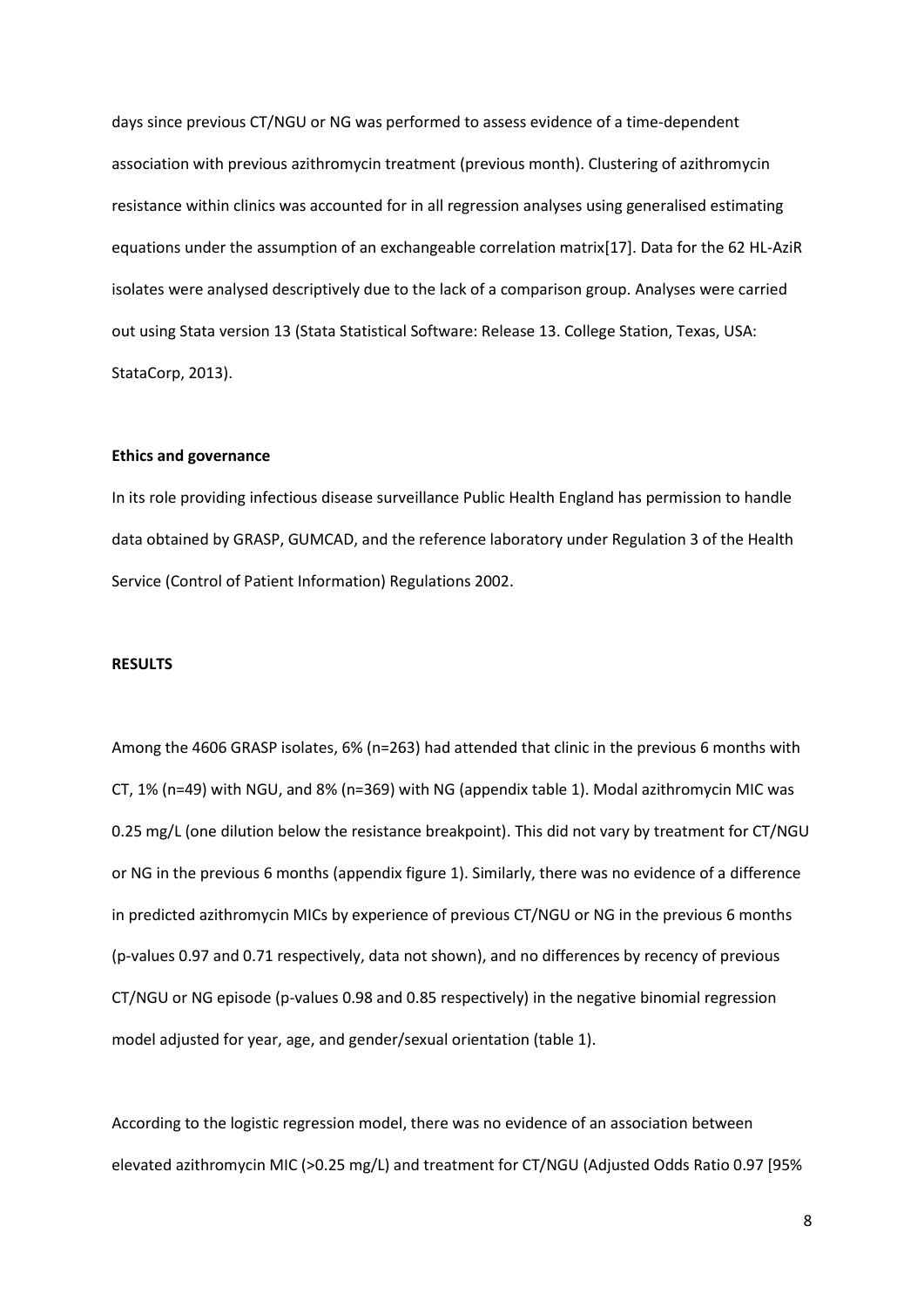Confidence Interval 0.76-1.25]) or NG (AOR 0.82 [95% CI: 0.65-1.04]) in the previous 6 months (Table 2). A sensitivity analysis replicating this logistic regression but using the outcome of azithromycin resistance (MIC >0.5 mg/L) also found no evidence of an association with previous CT/NG (p=0.49) or NG (p=0.81). Furthermore, linear regression of the natural logarithm (ln) of azithromycin MIC on days since previous CT/NGU or NG found no evidence that azithromycin MIC was higher among those who had been most recently treated (figure 1). Sensitivity analyses excluding previous attendances with NGU from the previous CT exposure variables found similar results for all regression analyses (data not shown).

Among the 62 high-level azithromycin-resistant (HL-AziR) NG isolates identified either in GRASP or referred to the national reference laboratory at PHE, 3 (4%) were treated for CT/NGU and 2 (3%) were treated for NG in the previous 6 months (table 3). There was therefore no indication that this was more common in HL-AziR isolates than among all GRASP isolates (appendix table 1).

## **DISCUSSION**

We found no evidence of an association between azithromycin susceptibility in NG and previous treatment for chlamydia, non-gonococcal urethritis, or gonorrhoea in these national GUM clinic surveillance data. These findings suggest that the use of azithromycin to treat STIs in British sexual health clinics is not a major driver for azithromycin resistance in NG. Other potential drivers, such as the use of azithromycin to treat infections in other settings and importation of resistant strains of NG, may therefore warrant investigation. It should also be borne in mind that evidence from whole genome sequencing of the high-level azithromycin resistant NG outbreak indicated that most of these cases were clonal, suggesting that in most cases resistance was sexually acquired rather than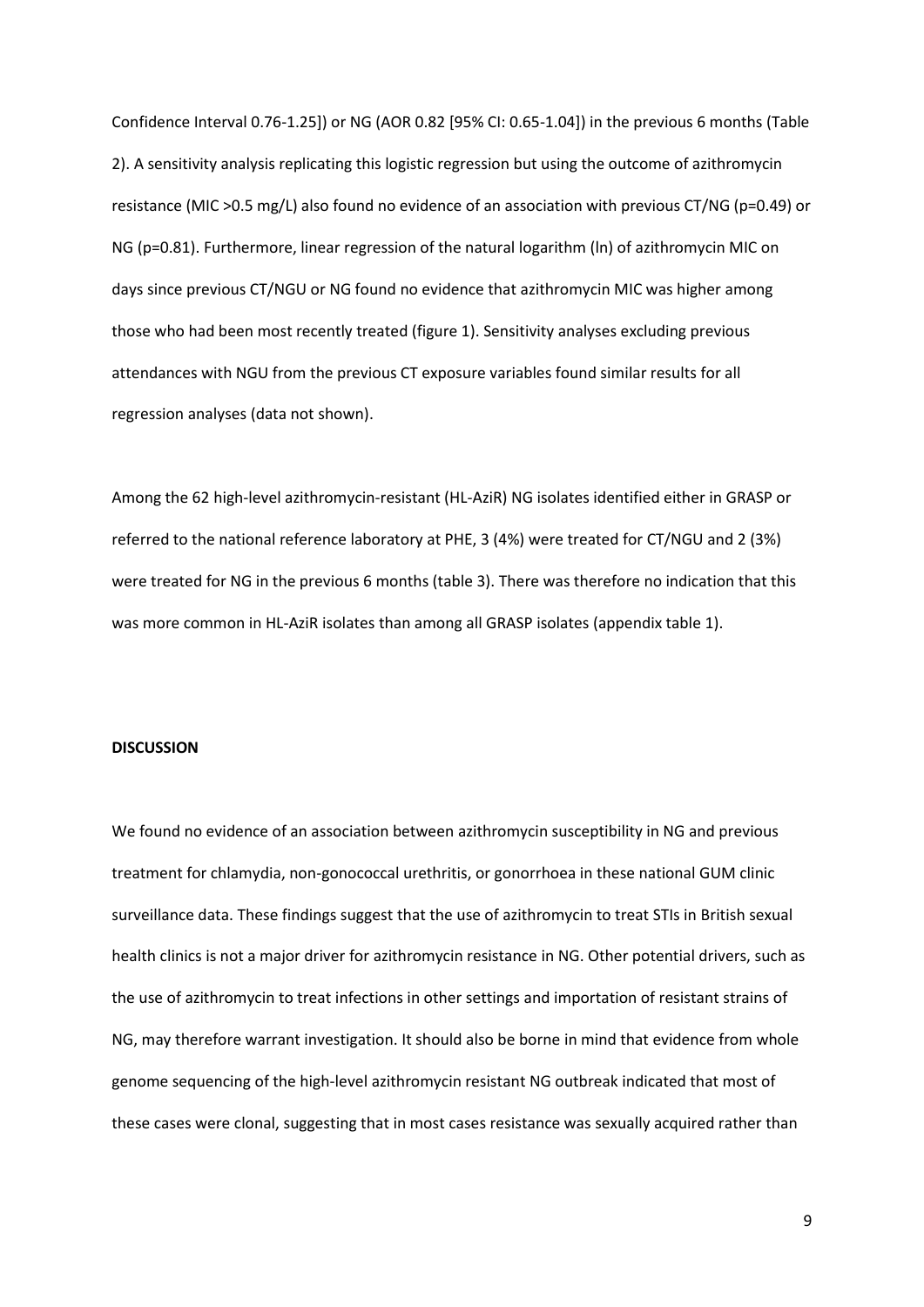de novo development[18,19]. Thus, in a sentinel surveillance programme such as GRASP it may be difficult to detect the case where the mutation leading to azithromycin resistance first arose.

A strength of this analysis was the ability to combine azithromycin MIC data with complete episodelevel information on previous clinic attendances. However, as patient data cannot be linked across different clinics or with other health services, this is likely lead to some underestimation of previous azithromycin exposure for the treatment of STIs. As information about prescribing is not captured in GUMCAD, we made assumptions about treatment of STIs with azithromycin which would not always be correct, however we would expect these to be accurate in the majority of cases. For example audit data from 2015 found 83% of chlamydia cases in specialist sexual health clinics were treated with azithromycin (English National Chlamydia Screening Programme (NCSP) audit team, personal communication, 24th August 2017). It is also possible that our data may underestimate recent treatment of NGU prior to gonorrhoea episodes, in circumstances where a patient is initially treated for NGU which is subsequently confirmed as gonorrhoea by laboratory tests. In these cases, clinics may not retain the original record of NGU in the surveillance dataset thus in some cases leading to under-reporting. Despite these limitations, the lack of any indication of an association found in these data suggests the relative contribution of previous azithromycin treatment for STIs on azithromycin resistance in NG is likely to be small.

Other authors have raised concerns about the impact of widespread use of azithromycin on azithromycin resistance in STIs including NG[5,20,21]. Our findings contrast partly with the only comparable epidemiological study on this topic, which found evidence of a linear association between days since azithromycin treatment and azithromycin MIC, among a sub-analysis of 14 patients treated with azithromycin in the previous 30 days in an STI clinic in Amsterdam[11]. Azithromycin MICs in that study were tested using the e-test method, which generates more MIC categories than agar dilution (as used in our study), thus it is possible that our data on azithromycin

10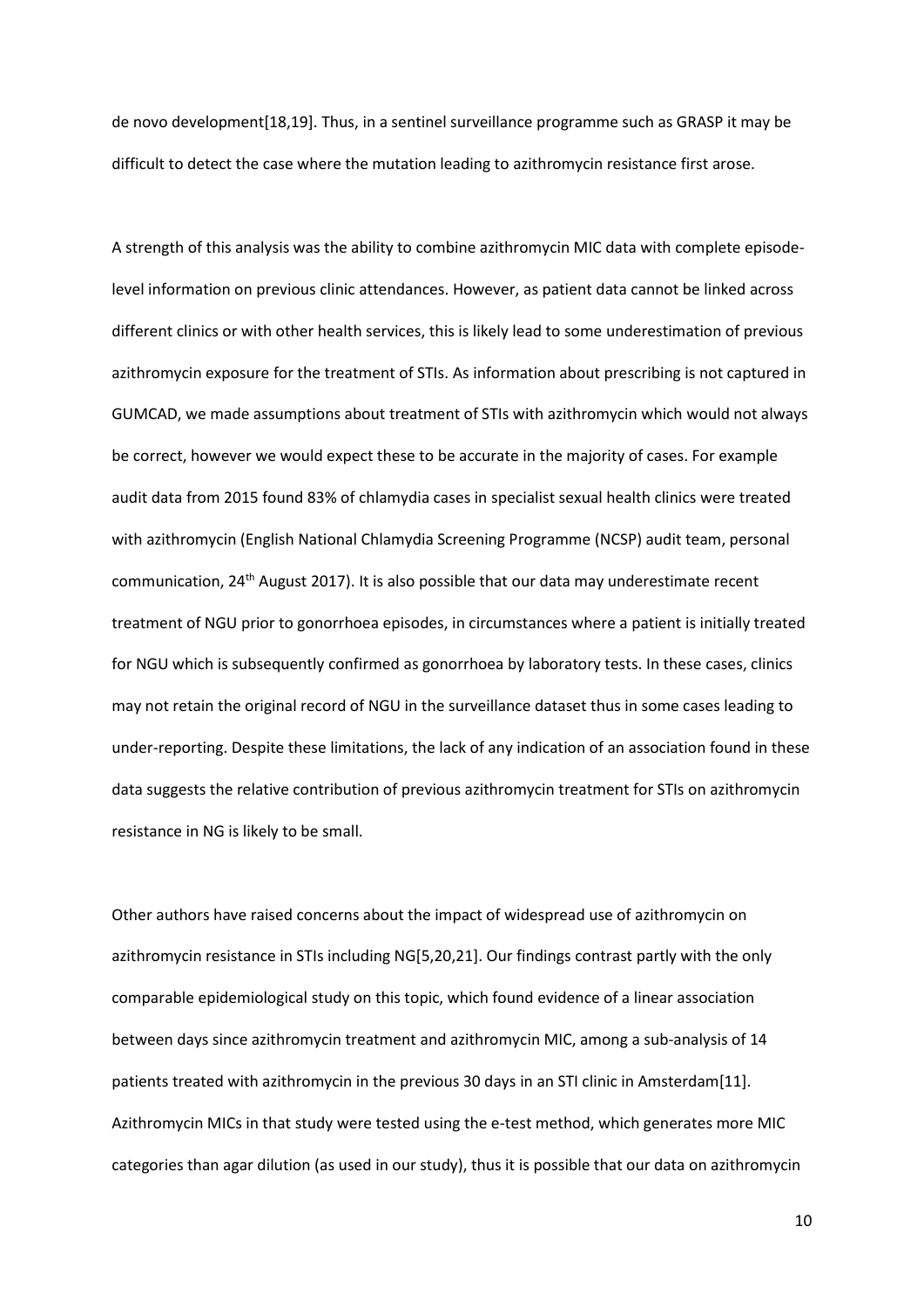MIC were not fine-grained enough to identify a linear trend. However, even with our less detailed MIC data, we would expect to see some indication of a trend if an association it existed in this setting. Analysis of other time frames in the Amsterdam study did not yield any associations, in line with our findings. Previously, GRASP and the European Gonococcal Antimicrobial Surveillance Programme have found associations between azithromycin resistance and previous NG infection[22,23], however neither study was designed to test this specific hypothesis and lacked detailed information on exposure intervals. An ecological study in the USA found no association between regional outpatient prescribing of specific antibiotics, including azithromycin, and NG susceptibility[24], leading the authors to propose that the importation of resistant strains may play a greater role than domestic prescribing practice, which may also be relevant in the UK context.

We found no evidence from national surveillance data that treatment of STIs with azithromycin in GUM is driving azithromycin resistance in NG. However, as we could not explore prior exposure in general practice or other settings our findings may have limited generalizability to other settings, and only go part way towards answering questions about the impact of widespread azithromycin use, including by the NCSP, on the emergence of resistance in NG. In these settings patients are less likely to be tested for gonorrhoea, making our hypothesis of undiagnosed gonorrhoea being exposed to azithromycin (without appropriate follow-up/test of cure) more likely. However, a 2013 survey of NCSP commissioners found over half of commissioners were using dual CT/NG testing[25], and this figure is likely to have increased since then. Further data on the extent to which testing and management of NG diagnosed outside specialist sexual health clinics is carried out in line with national guidelines[1,26] would provide better understanding of the generalizability of these results to other settings. Although overall data on GP azithromycin prescribing exists via the Open Prescribing tool[27], a more detailed breakdown by age and other risk factors for NG would shed light on the extent to which the group at risk of NG are exposed to azithromycin more generally outside GUM. Despite the limitations of the available data, the findings presented here call into

11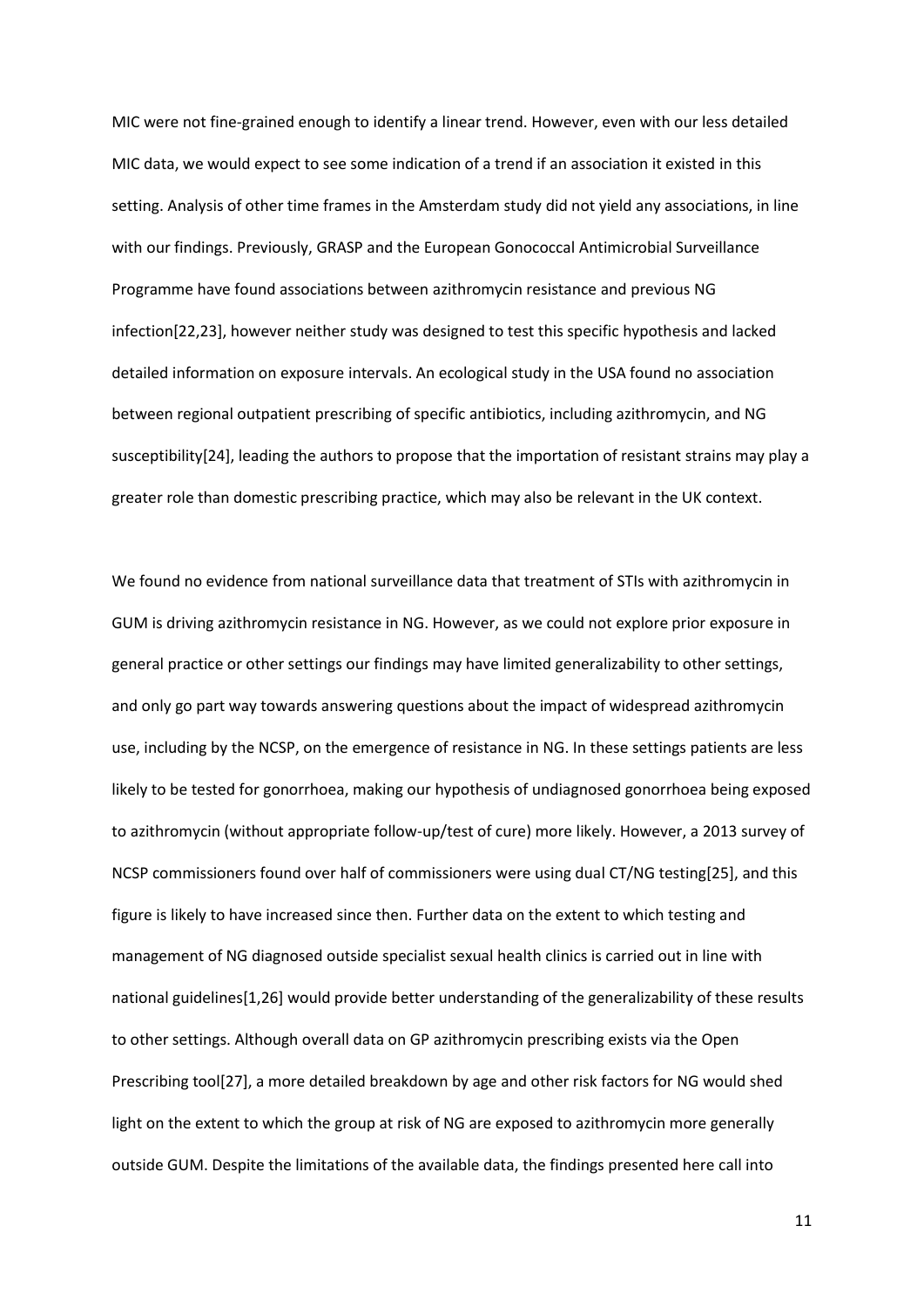question assumptions that azithromycin use for the treatment of STIs is a major factor in the development of resistance, although further research into the mechanisms of emergence of azithromycin resistance in NG including exposure to azithromycin in other settings and for other conditions, is needed.

## **Source of funding:**

GRASP has been funded totally (2000-2004) and partly (2005-2010) by the Department of Health (England) and by Public Health England. SC was funded to undertake independent research supported by the National Institute for Health Research (NIHR Research Methods Programme, Fellowships and Internships, NIHR-RMFI-2014-05-28). The views expressed in this publication are those of the authors and not necessarily those of the NHS, the National Institute for Health Research or the Department of Health.

#### **Competing interests:**

HF is on the Scientific Advisory Board for Discuva Ltd. The other authors have no competing interests to declare.

## **Acknowledgements:**

The authors would like to thank all GRASP collaborators including the following: members of the reference laboratory at Public Health England (A Kundu, S Chisholm), the collaborating centres and the Steering Group for their continued support, GUM clinic staff for the prompt submission of clinical data and laboratories for sending isolates to the reference laboratory at PHE, Colindale.

Steering Group: DM Livermore, C Bignell, H Donaldson, B Macrae, K Templeton, J Shepherd, P French, M Portman , AP Johnson, J Paul, A Robinson, J Ross, J Wade, C Ison, G Hughes, K Town, N Woodford, R Mulla, T Sadiq, H Fifer, A Andreasen, M Cole.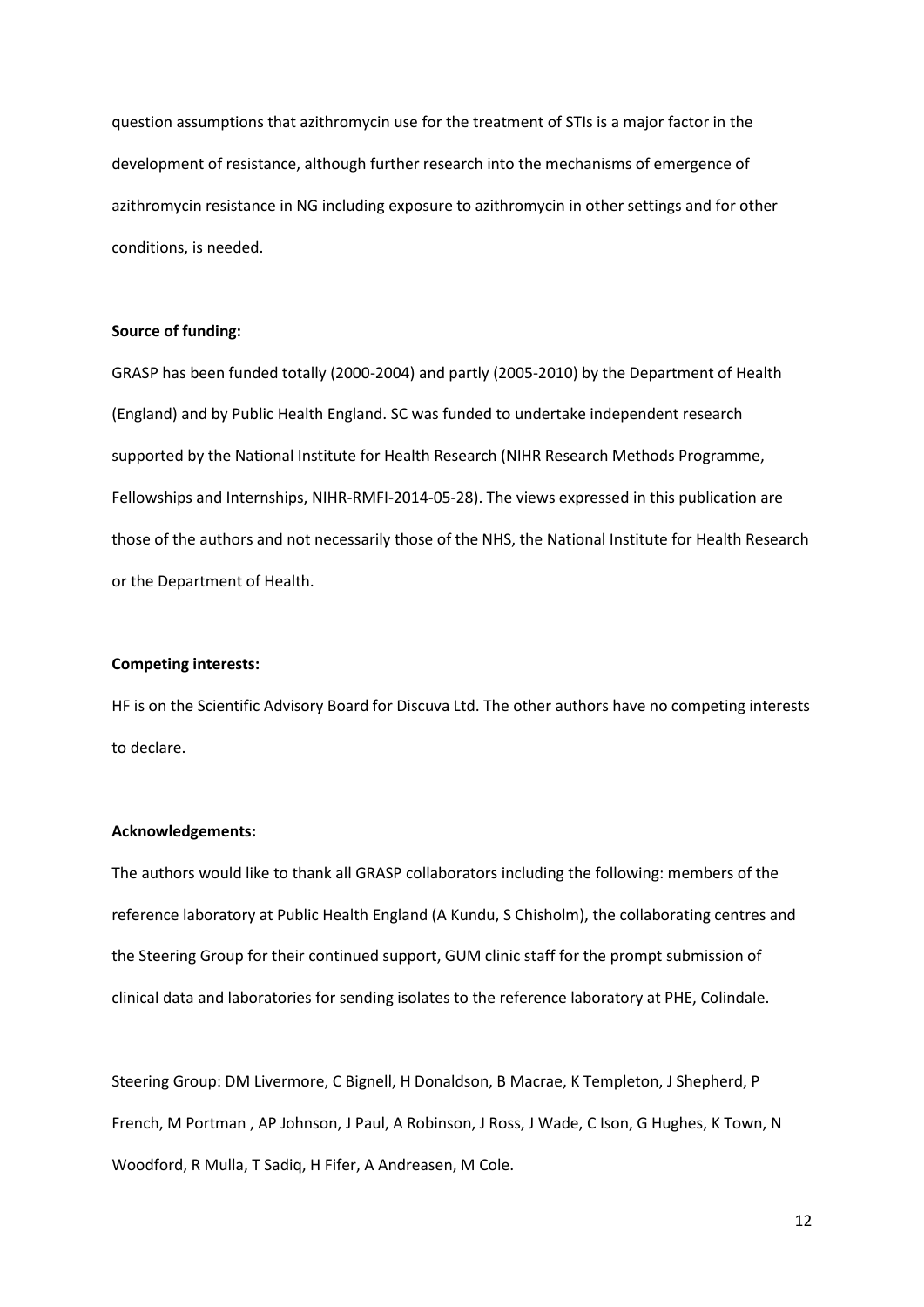Collaborating centres: Birmingham (M David, J Ross), Bristol (O M Williams, P Horner), Brighton (M Cubbon, G Dean), Cambridge (N Brown, C Carne), Cardiff (R Howe, J Nicholls), Gloucester (P Moore, A DeBurgh-Thomas), Homerton (A Jepson, M Nathan), Kings (J Wade, C McDonald, M Brady), Leeds (M Denton, J Clarke), Liverpool (J Anson, M Bradley), London Charing Cross, Chelsea and Westminster (K McLean, A McOwan, G Paul, H Donaldson), Luton (R Mulla, T Balachandran), Manchester (A Qamruddin, A Sukthankar), Newcastle (M Valappil, K N Sankar), Newport (S Majumdar, H Birley), Northampton (M Minassian, L Riddell), Nottingham (V Weston, C Bignell, M Pammi), Reading (G Wildman, S Iyer), Sheffield (L Prtak, C Bowman, C Dewnsap), St George's (P Riley, P Hay), St Mary's (D Wilkinson), University College Hospital (B Macrae, M Portman, E Jungmann), Wolverhampton (D Dobie, A Tariq), and Woolwich (M Dall'Antonia, J Russell).

The authors thank all specialist sexual health clinics in England for their participation in and contribution to GUMCAD.

Thanks also to Melissa Cabecinha and Christa Smolarchuk in the HIV and STI department at PHE for their assistance with the data management of GRASP and high-level azithromycin resistant isolates.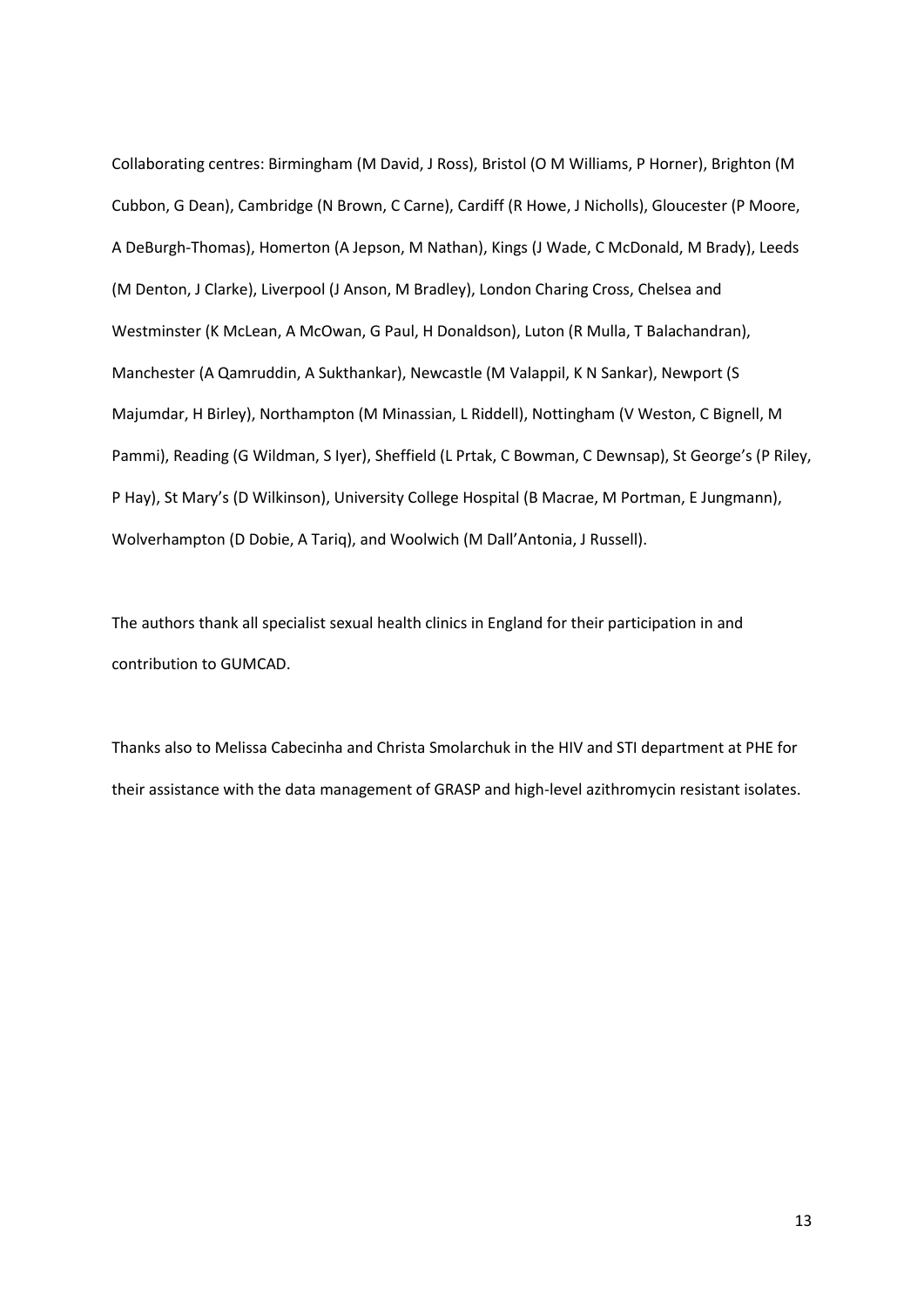# **References**

- 1 Bignell C, FitzGerald M. UK national guideline for the management of gonorrhoea in adults, 2011. *Int J STD AIDS* 2011;**22**:541–7. doi:10.1258/ijsa.2011.011267
- 2 Public Health England. Surveillance of antimicrobial resistance in Neisseria gonorrhoeae Key findings from the Gonococcal Resistance to Antimicrobials Surveillance Programme (GRASP) data up to October 2016. London: 2016. www.gov.uk/phe
- 3 Chisholm SA, Wilson J, Alexander S, *et al.* An outbreak of high-level azithromycin resistant Neisseria gonorrhoeae in England. *Sex Transm Infect* 2015;:sextrans-2015-052312. doi:10.1136/sextrans-2015-052312
- 4 Public Health England. Outbreak of high level azithromycin resistant gonorrhoea in England. *Heal Prot Rep* 2016;**10**.
- 5 Unemo M, Bradshaw CS, Hocking JS, *et al.* Sexually transmitted infections: challenges ahead. *Lancet Infect Dis* 2017;**17**:235–79. doi:10.1016/S1473-3099(17)30310-9
- 6 Town K, Obi C, Quaye N, *et al.* Drifting towards ceftriaxone treatment failure in gonorrhoea: risk factor analysis of data from the Gonococcal Resistance to Antimicrobials Surveillance Programme in England and Wales. *Sex Transm Infect* 2016;:sextrans-2016-052583. doi:10.1136/sextrans-2016-052583
- 7 Fifer H, Natarajan U, Unemo M. Failure of Dual Antimicrobial Therapy in Treatment of Gonorrhea. *N Engl J Med* 2016;**374**:2504–6. doi:10.1056/NEJMc1514294
- 8 Alirol E, Wi TE, Bala M, *et al.* Multidrug-resistant gonorrhea: A research and development roadmap to discover new medicines. *PLOS Med* 2017;**14**:e1002366. doi:10.1371/journal.pmed.1002366
- 9 Azithromycin Uses, Dosage and Side Effects. https://www.drugs.com/monograph/azithromycin.html (accessed 4 Aug 2017).
- 10 Hughes G, Field N. The epidemiology of sexually transmitted infections in the UK: impact of behavior, services and interventions. *Futur Microbiol* 2015;**10**:35–51. doi:10.2217/FMB.14.110
- 11 Wind CM, de Vries E, Schim van der Loeff MF, *et al.* Decreased azithromycin susceptibility of Neisseria gonorrhoeae isolates in patients recently treated with azithromycin. *Clin Infect Dis* Published Online First: 24 March 2017. doi:10.1093/clinid/cix249
- 12 Mohammed H, Ison CA, Obi C, *et al.* Frequency and correlates of culture-positive infection with Neisseria gonorrhoeae in England: a review of sentinel surveillance data. *Sex Transm Infect* 2015;**91**:287–93. doi:10.1136/sextrans-2014-051756
- 13 Savage E, Mohammed H, Leong G, *et al.* Improving surveillance of sexually transmitted infections using mandatory electronic clinical reporting: the genitourinary medicine clinic activity dataset, England, 2009 to 2013. *Eurosurveillance* 2014;**19**:20981. doi:10.2807/1560- 7917.ES2014.19.48.20981
- 14 Creighton S. Gonorrhoea. *Clin Evid (Online)* Published Online First: 2014.http://clinicalevidence.bmj.com/x/pdf/clinical-evidence/en-gb/systematicreview/1604.pdf (accessed 24 Aug 2017).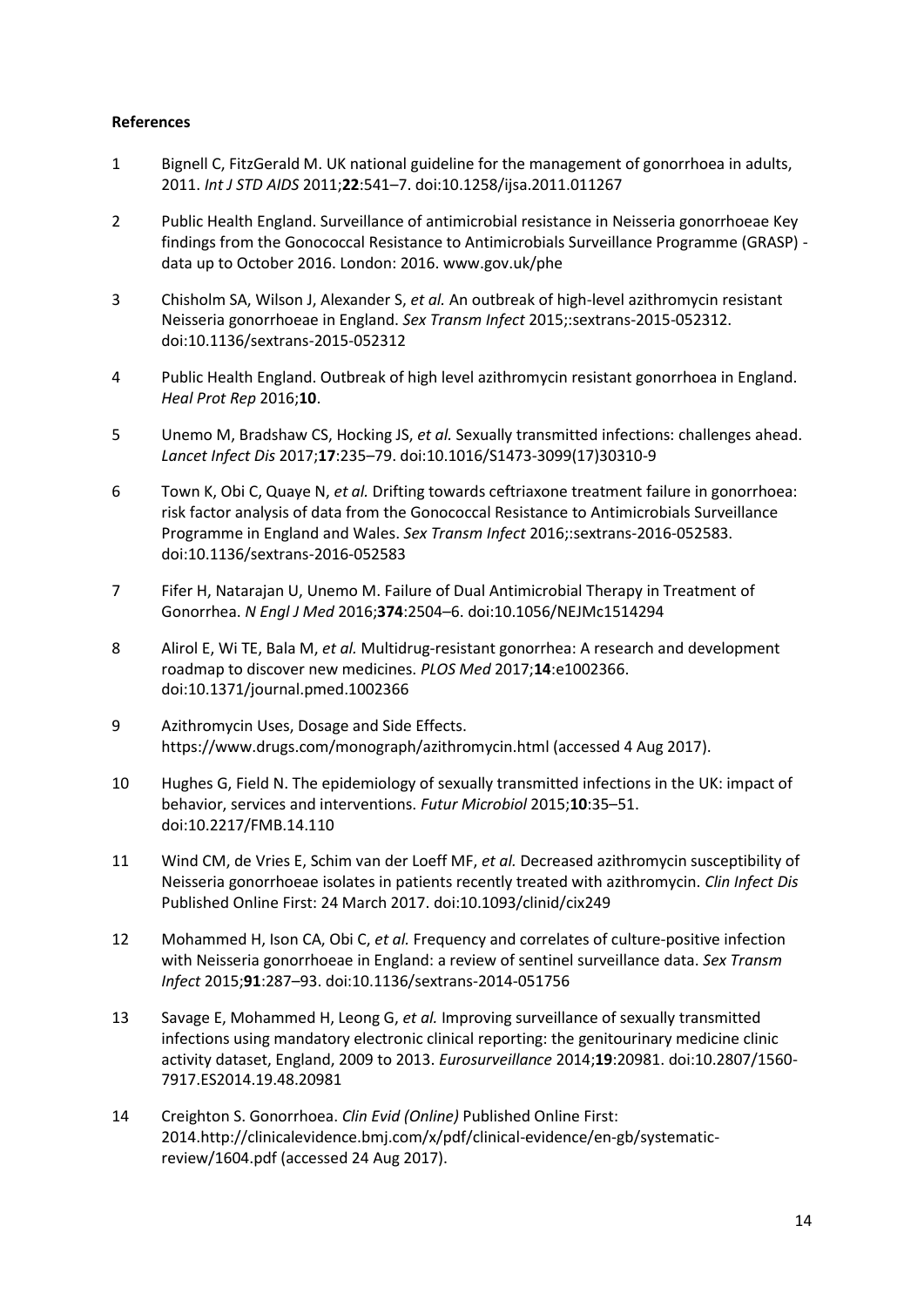- 15 Nwokolo NC, Dragovic B, Patel S, *et al.* 2015 UK national guideline for the management of infection with Chlamydia trachomatis. *Int J STD AIDS* 2016;**27**:251–67. doi:10.1177/0956462415615443
- 16 Horner P, Blee K, O'Mahony C, *et al.* 2015 UK National Guideline on the management of nongonococcal urethritis. *Int J STD AIDS* 2016;**27**:85–96. doi:10.1177/0956462415586675
- 17 Hanley JA, Negassa A, Edwardes MD deB, *et al.* Statistical analysis of correlated data using generalized estimating equations: An orientation. *Am J Epidemiol* 2003;**157**:364–75. doi:10.1093/aje/kwf215
- 18 Chisholm SA, Wilson J, Alexander S, *et al.* An outbreak of high-level azithromycin resistant Neisseria gonorrhoeae in England. *Sex Transm Infect* 2015;**388**:sextrans-2015-052312. doi:10.1136/sextrans-2015-052312
- 19 Public Health England. Outbreak of high level azithromycin resistant gonorrhoea in England: an update. *Heal Prot Rep* 2016;**10**.https://www.gov.uk/government/uploads/system/uploads/attachment\_data/file/55 2058/hpr3016\_hlzrg.pdf (accessed 18 Oct 2017).
- 20 Horner P, Saunders J. Should azithromycin 1 g be abandoned as a treatment for bacterial STIs? The case for and against. *Sex Transm Infect* 2016;**93**:sextrans-2015-052414. doi:10.1136/sextrans-2015-052414
- 21 O'Farrell N. Control of gonorrhoea and chlamydia in the UK. *Lancet (London, England)* 2016;**388**:342. doi:10.1016/S0140-6736(16)31107-2
- 22 Cole MJ, Spiteri G, Jacobsson S, *et al.* Overall Low Extended-Spectrum Cephalosporin Resistance but high Azithromycin Resistance in Neisseria gonorrhoeae in 24 European Countries, 2015. *BMC Infect Dis* 2017;**17**:617. doi:10.1186/s12879-017-2707-z
- 23 Public Health England. Surveillance of antimicrobial resistance in Neisseria gonorrhoeae Key findings from the Gonococcal resistance to antimicrobials surveillance programme (GRASP) and related surveillance data 2014. 2015.
- 24 Kirkcaldy RD, Bartoces MG, Soge OO, *et al.* Antimicrobial Drug Prescription and Neisseria gonorrhoeae Susceptibility, United States, 2005-2013. *Emerg Infect Dis* 2017;**23**:1657–63.
- 25 Field N, Kennedy I, Folkard K, *et al.* Screening for gonorrhoea using samples collected through the English National Chlamydia Screening Programme and risk of false positives: a national survey of Local Authorities. *BMJ Open* 2014;**4**:e006067. doi:10.1136/bmjopen-2014-006067
- 26 Public Health England. Guidance for the detection of gonorrhoea in England. 2014. https://www.gov.uk/government/uploads/system/uploads/attachment\_data/file/405293/17 0215 Gonorrhoea testing guidance REVISED 2 .pdf (accessed 18 Oct 2017).
- 27 EMB DataLab University of Oxford. OpenPrescribing.net. 2017.https://openprescribing.net/ (accessed 26 Sep 2017).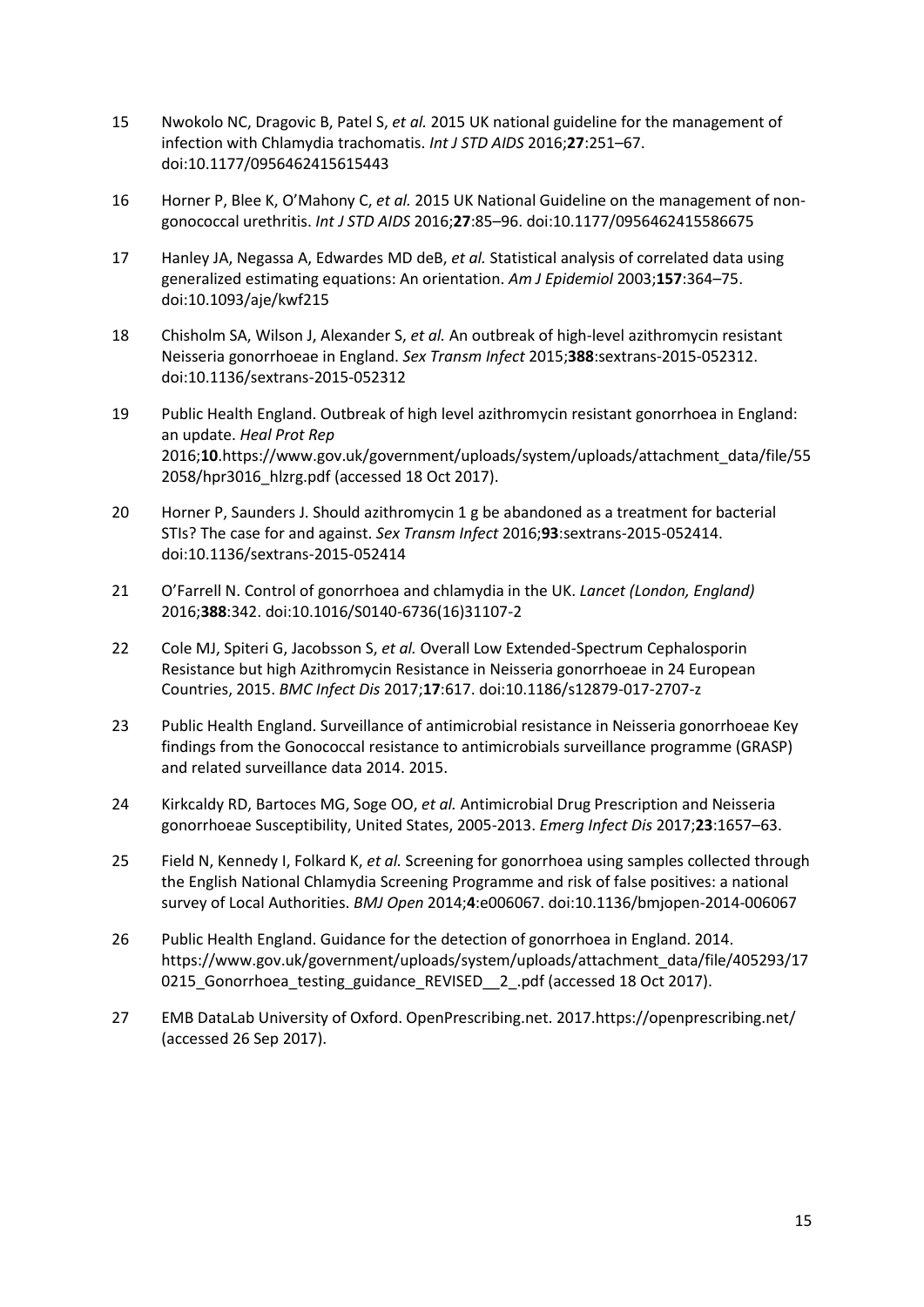# **Table and figures**

# **Table 1: Association between previous treatment for chlamydia/NGU or gonorrhoea and subsequent azithromycin MIC in** *Neisseria gonorrhoeae* **(negative binomial regression) (GRASP 2013-15, England)**

|                                                                      |                     | N    | Modal MIC<br>(mg/L) | crude<br><b>IRR</b> | 95% CI                   | p-value | adjusted<br><b>IRR</b> | 95% CI          | p-value |
|----------------------------------------------------------------------|---------------------|------|---------------------|---------------------|--------------------------|---------|------------------------|-----------------|---------|
| <b>Previous attendance</b><br>for NGU or<br>chlamydia <sup>a,b</sup> | never/>6 months ago | 4299 | 0.25                | 1.00                | ۰                        | 0.98    | 1.00                   | $\blacksquare$  | 0.98    |
|                                                                      | $1 - 6$ months      | 269  | 0.25                | 1.01                | $(0.88 - 1.16)$          |         | 1.00                   | $(0.87 - 1.15)$ |         |
|                                                                      | $<$ 1 month         | 38   | 0.25                | 1.01                | $(0.71 - 1.43)$          |         | 1.03                   | $(0.72 - 1.49)$ |         |
| <b>Previous attendance</b><br>for gonorrhoea <sup>a</sup>            | never/>6 months ago | 4237 | 0.25                | 1.00                | $\overline{\phantom{0}}$ | 0.81    | 1.00                   | $\blacksquare$  | 0.85    |
|                                                                      | 1-<6 months         | 322  | 0.25                | 1.00                | $(0.88 - 1.14)$          |         | 0.99                   | $(0.87 - 1.12)$ |         |
|                                                                      | $<$ 1 month         | 47   | 0.06                | 0.90                | $(0.66 - 1.24)$          |         | 0.91                   | $(0.65 - 1.28)$ |         |

 $\frac{a}{a}$  Only previous episodes at that clinic are known; excludes those with a subsequent negative gonorrhoea test

b Excludes rectal chlamydia. Includes epidemiological treatment for chlamydia.

NGU=Non-gonococcal urethritis

IRR=incidence rate ratio for increasing MIC dilutions calculated using negative binomial regression. Adjusted IRR adjusted for year, age, gender/sexual orientation. Clinic-level clustering accounted for using Generalised Estimating Equations.

Azithromycin data for 2013-14 adjusted to account for problem with the DST medium (see methods for further details)

## **Table 2: Association between treatment for CT/NGU or NG in the previous 6 months and elevated azithromycin MIC (>0.25 mg/L) (GRASP 2013-15, England)**

|                                                                      |                     |      |      | crude |                 |         | adjusted |                          |         |
|----------------------------------------------------------------------|---------------------|------|------|-------|-----------------|---------|----------|--------------------------|---------|
|                                                                      |                     | Ν    | %    | ΟR    | 95% CI          | p-value | ΟR       | 95% CI                   | p-value |
| <b>Previous attendance</b><br>for NGU or<br>chlamydia <sup>a,b</sup> | never/>6 months ago | 4299 | 32.5 | 1.00  | -               | 0.91    | 1.00     | $\overline{\phantom{a}}$ | 0.81    |
|                                                                      | $<$ 6 months        | 307  | 33.9 | 1.01  | $(0.79 - 1.30)$ |         | 0.97     | $(0.76 - 1.25)$          |         |
| <b>Previous attendance</b><br>for gonorrhoea <sup>a</sup>            | never/>6 months ago | 4237 | 32.7 | 1.00  | -               | 0.26    | 1.00     | $\overline{\phantom{0}}$ | 0.10    |
|                                                                      | $6$ months          | 369  | 31.2 | 0.87  | $(0.69 - 1.11)$ |         | 0.82     | $(0.65 - 1.04)$          |         |

<sup>a</sup> Only previous episodes at that clinic are known; excludes those with a subsequent negative gonorrhoea test

b Excludes rectal chlamydia. Includes epidemiological treatment for chlamydia.

OR=Odds Ratio calculated using logistic regression. Adjusted OR adjusted for year, age, gender/sexual orientation. Clinic-level clustering accounted for using Generalised Estimating Equations.

Azithromycin data for 2013-14 adjusted to account for problem with the DST medium (see methods for further details)